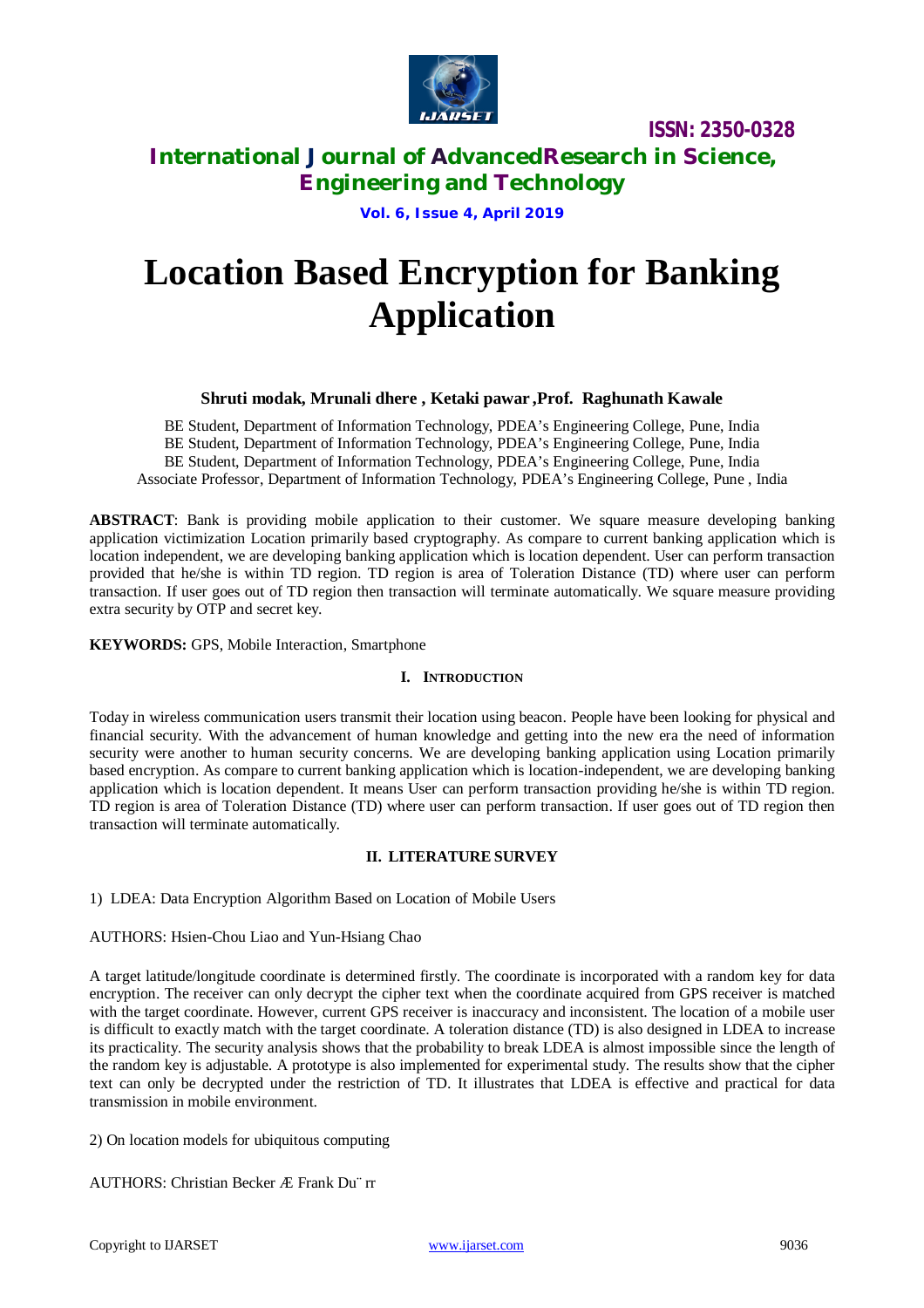

# **International Journal of AdvancedResearch in Science, Engineering and Technology**

## **Vol. 6, Issue 4, April 2019**

Common queries regarding information processing in ubiquitous computing are based on the location of physical objects. No matter whether it is the next printer, next restaurant, or a friend is searched for, a notion of distances between objects is required. A search for all objects in a certain geographic area requires the possibility to define spatial ranges and spatial inclusion of locations. In this paper, we discuss general properties of symbolic and geometric coordinates. Based on that, we present an overview of existing location models allowing for position, range, and nearest neighbor queries. The location models are classified according to their suitability with respect to the query processing and the involved modelling effort along with other requirements. Besides an overview of existing location models and approaches, the classification of location models with respect to application requirements can assist developers in their design decisions.

3. Securing Sensor Networks with Location-Based Keys

AUTHORS: Yanchao Zhang∗ , Wei Liu∗ , Wenjing Lou† and Yuguang Fang∗

Wireless sensor networks are often deployed in unattended and hostile environments, leaving individual sensors vulnerable to security compromise. This paper proposes the novel notion of location-based keys for designing compromise-tolerant security mechanisms for sensor networks. Based on location based keys, we develop a node-tonode authentication scheme, which is not only able to localize the impact of compromised nodes within their vicinity, but also to facilitate the establishment of pairwise keys between neighboring nodes. Compared with previous proposals, our scheme has perfect resilience against node

Compromise, low storage overhead, and good network scalability. We also demonstrate the use of location-based keys in combating a few notorious attacks against sensor network routing protocols

4. Taint Droid: An Information-Flow Tracking System for Real-time Privacy Monitoring on Smartphones

AUTHORS: William Enck, Peter Gilbert, Byung-Gon Chun

Today's smartphone operating systems frequently fail to provide users with adequate control over and visibility into how third-party applications use their private data. We address these shortcomings with Taint Droid, an efficient, system-wide dynamic taint tracking and analysis system capable of simultaneously tracking multiple sources of sensitive data. Taint Droid provides real-time analysis by leveraging Android's virtualized execution environment. Taint Droid incurs only 14% performance overhead on a CPU-bound micro-benchmark and imposes negligible overhead on interactive third-party applications. Using Taint Droid to monitor the behavior of

30 popular third-party Android applications, we found 68 instances of potential misuse of users' private information across 20 applications. Monitoring sensitive data with Taint Droid provides informed use of third-party applications for phone users and valuable input for smartphone security service firms seeking to identify misbehaving applications.

5. Location Based Services using Android Mobile Operating System AUTHORS: Amit Kushwaha1, Vineet Kushwaha

The motivation for every location based information system is: "To assist with the exact information, at right place in real time with personalized setup and location sensitiveness". In this era we are dealing with palmtops and iPhones, which are going to replace the bulky desktops even for computational purposes. We have vast number of applications and usage where a person sitting in a roadside café needs to get relevant data and information. Such needs can only be catered with the help of LBS. These applications include security related jobs, general survey regarding traffic patterns, decision based on vehicular information for validity of registration and license numbers etc. A very appealing application includes surveillance where instant information is needed to decide if the people being monitored are any real threat or an erroneous target. We have been able to create a number of different applications where we provide the user with information regarding a place he or she wants to visit. But these applications are limited to desktops only. We need to

Import them on mobile devices. We must ensure that a person when visiting places need not carry the travel guides with him. All the information must be available in his mobile device and also in user customized format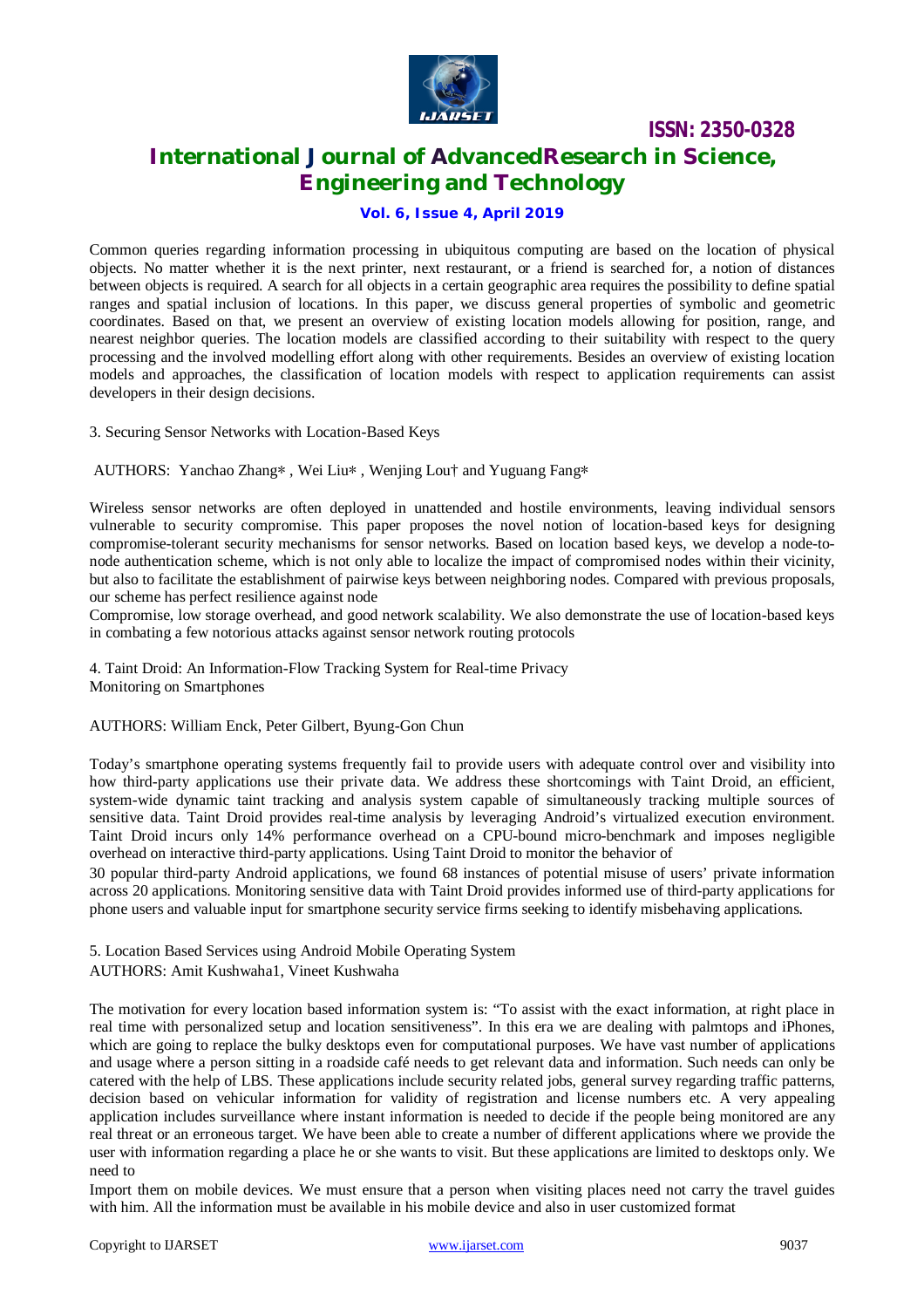

# **International Journal of AdvancedResearch in Science, Engineering and Technology**

**Vol. 6, Issue 4, April 2019**

#### **III.RELATED WORK**

In our system user register himself/ herself in our application. He/she provide the personal details like name, mobile number, email id , secret bit, etc. then system will send the encrypted password to email. Encrypted password means that "Secret bit" is accessorial into the word, this is done to protect password from visualization. As compare to current banking application which are location-independent. After entering correct user name and password user will login to system and get the secret key on registered email id. If user entered key is correct then OTP will receive on mobile by SMS. If entered OTP is correct then generate TD region. Bank are providing mobile application to their customer. This TD region specifies range in meters. After generation TD region successfully user can view account details and User can perform money transaction operation. Our system also provides solution to physical attack using virtualization, password send on email is encrypted by secret bit.

#### **IV.APPLICATIONS**

Detect frauds at crowded areas such as

- Secure online money transaction
- Banking application

#### **V. EXISTING SYSTEM**

A target latitude/longitude coordinate is determined firstly. A toleration distance (TD) is designed to overcome the inaccuracy and inconsistent problem of GPS receiver .The Target coordinate and TD (toleration distance) is provided by the sender to generate the LDEA key, there is randomly key generator which issues a session key, called Rekey Which is then Exclusive-Oared with LDEA key to generate the final key for encrypting the plain text. There is no restriction over the use of encryption algorithm DES, AES or Triple DES etc. can be used to encrypt the plaintext by the given final key, TD and R-KEY is transmitted to the receiver via asymmetric encryption algorithm. As soon as the receiver gets the access of TD and R-KEY, the LDEA key can be generated (at the receiver end) by exclusive OR R-KEY with LDEA key. If the acquired coordinates is matched with the target coordinate within the range of TD, the cipher text can be decrypted back to the original plain text, otherwise nonsense and indiscriminate result is displayed. The target coordinate is either determined by the sender or receiver. It must be communicated between the other party/parties via very secure communication.

#### **VI.PROPOSE SYSYTEM**

In our system user register him/ her in our application. He/she provide the personal details like name, mobile number, email id , secret bit, etc. then system will send the encrypted password to email. Encrypted password means "Secret bit" is additional into the positive identification, this is done to protect password from visualization. After entering correct user name and password user will login to system and get the secret key on registered email id. If user entered secret is correct then OTP will receive on mobile by SMS. This TD region specifies range in meters. After generation TD region successfully user can view account details and User can perform money transaction operation.

#### **Advantages of Proposed System**

- **We perform a detailed security analysis and performance evaluation of the proposed data**
- Required less time
- Increase Efficiency
- Improve the accuracy

#### **VII. SOFTWARE RESOURCES**

|                  | There has to be required packages, software's etc to interact with system. |
|------------------|----------------------------------------------------------------------------|
| Operating system | Windows 7 and above.                                                       |
| Coding Language  | Java 1.8                                                                   |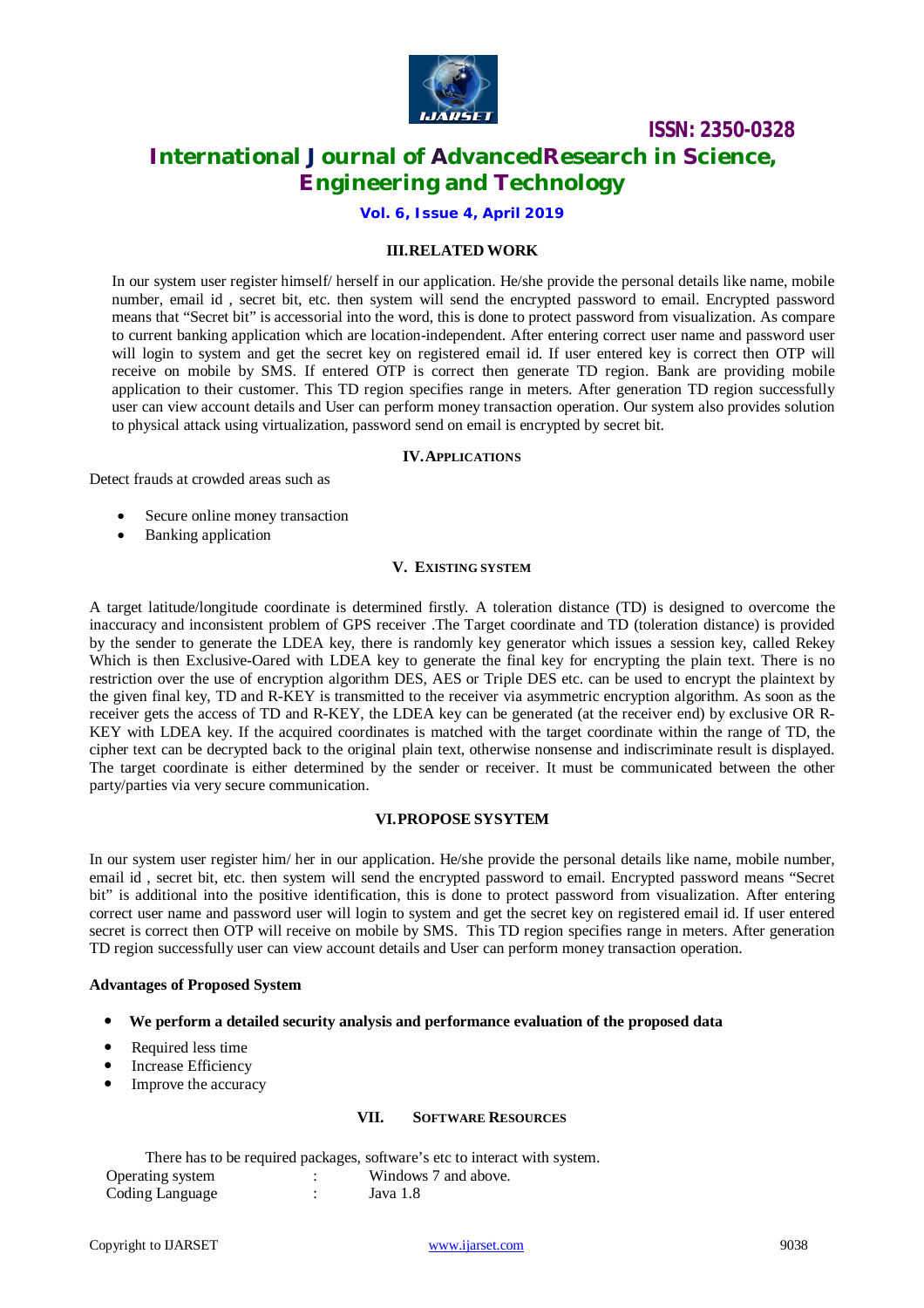

# **International Journal of AdvancedResearch in Science, Engineering and Technology**

## **Vol. 6, Issue 4, April 2019**

| Tool Kit   | Android 2.3 and above |
|------------|-----------------------|
| <b>IDE</b> | Android Studio        |

#### **VIII. HARDWARE RESOURCES**

There should be required devices to interact with software.

| System           | Intel I3 Processor. |
|------------------|---------------------|
| <b>Hard Disk</b> | 40 GB.              |
| Monitor          | 15 VGA Colour.      |
| Ram              | 4 GB.               |
| Mobile           | Android             |

#### **IX. SCOPE**

Our system uses location based encryption technique for providing security to the banking application. Our system only allows authenticated people for doing transaction. Authentication is based on location based encryption. This protect from unauthorized access. Our system allows access of account from any location

#### **X. SYSTEM ARCHITECTURE**

In above architecture user register himself/ herself in our application. He/she provide the personal details like name, mobile number, email id , secret bit, etc. then system will send the encrypted password to email. Encrypted password means "Secret bit" is intercalary into the countersign, this is done to protect password from visualization. After entering correct user name and password user will login to system and get the secret key on registered email id. If entered OTP is correct then generate TD region. This TD region specifies range in meters. After generation TD region successfully user can view account details and User can perform money transaction operation.



r= radius of TD region

Fig. system architecture